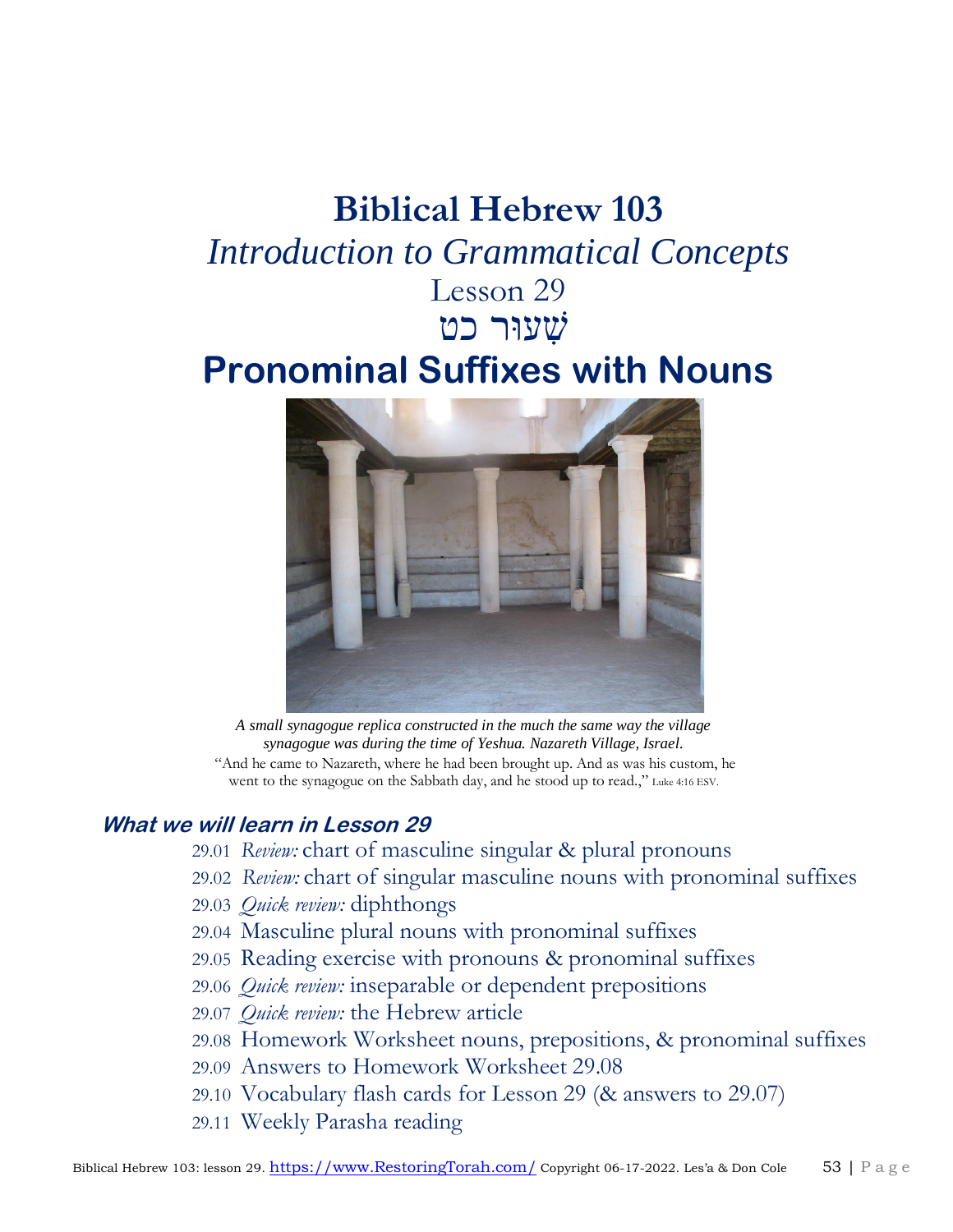## 29.01 **Review: chart of masculine singular & plural pronouns**

|                                                                                                                                                                                                                                                                                                                                                                                      | Hebrew singular and plural personal pronouns |                                                                                 |                                                              |  |           |                 |                                                                                 |                                                                   |
|--------------------------------------------------------------------------------------------------------------------------------------------------------------------------------------------------------------------------------------------------------------------------------------------------------------------------------------------------------------------------------------|----------------------------------------------|---------------------------------------------------------------------------------|--------------------------------------------------------------|--|-----------|-----------------|---------------------------------------------------------------------------------|-------------------------------------------------------------------|
| ÷<br>The pronouns listed below with an asterisk are the Biblical, classical, or archaic forms pronouns.<br>HINT: All 1st person pronouns (both singular & plural) begin with " $\aleph$ " – the basis for these forms is "אֲנָ"<br>All 2nd person pronouns (both singular & plural) begins with "N"<br>And all 3rd person pronouns (both singular & plural) begin with " $\vec{v}$ " |                                              |                                                                                 |                                                              |  |           |                 |                                                                                 |                                                                   |
|                                                                                                                                                                                                                                                                                                                                                                                      |                                              | Singular                                                                        |                                                              |  |           |                 | Plural                                                                          |                                                                   |
| Person                                                                                                                                                                                                                                                                                                                                                                               | English                                      | Gender                                                                          | Hebrew                                                       |  | Person    | English         | Gender                                                                          | Hebrew                                                            |
|                                                                                                                                                                                                                                                                                                                                                                                      |                                              |                                                                                 | 1st Person Singular (speaker is speaking about himself: "I") |  |           |                 | 1st Person Plural (speaking about themselves: "we")                             |                                                                   |
| $1st c*s$                                                                                                                                                                                                                                                                                                                                                                            | Τ                                            | This pronoun is<br>used for either<br>masculine or<br>feminine; aka<br>"common" |                                                              |  | $1st c*p$ | we              | This pronoun is<br>used for either<br>masculine or<br>feminine; aka<br>"common" | אֲנַחְנוּ<br>אֲלֲחֲנוּ (Gen 4211), אוּצַׂ                         |
| 2nd Person Singular (directly to someone: "you")                                                                                                                                                                                                                                                                                                                                     |                                              |                                                                                 |                                                              |  |           |                 |                                                                                 | 2nd Person Plural (directly to some people: "you"; aka "you all") |
| $2nd$ ms                                                                                                                                                                                                                                                                                                                                                                             | you<br>(singular)                            | masculine                                                                       | אַתָּה                                                       |  | $2nd$ mp  | you<br>(plural) | masculine                                                                       | אתֵם                                                              |
| $2nd$ fs                                                                                                                                                                                                                                                                                                                                                                             | you<br>(singular)                            | feminine                                                                        | <u> ካ</u> ያ                                                  |  | $2nd$ fp  | you<br>(plural) | feminine                                                                        | אַתָּך<br>הַנָה"                                                  |
| 3rd Person Singular (speaking about someone: "him" or "her")                                                                                                                                                                                                                                                                                                                         |                                              |                                                                                 |                                                              |  |           |                 | 3rd Person Plural (speaking about "them" or "they")                             |                                                                   |
| $3rd$ ms                                                                                                                                                                                                                                                                                                                                                                             | he/it                                        | masculine                                                                       | הוא                                                          |  | $3rd$ mp  | they/it         | masculine                                                                       | הֵם<br><u>הֹמָה </u>                                              |
| $3rd$ fs                                                                                                                                                                                                                                                                                                                                                                             | she/it                                       | feminine                                                                        | היא<br>אהוא                                                  |  | $3rd$ fp  | they/it         | feminine                                                                        | הן<br>הנה                                                         |

**\***Some pronouns are called "common" ("c") because they can refer to either a male or female. eg: "I" or "we"..

**\*\*** These are archaic forms of the pronouns.

### 29.02 **Review: chart of masculine nouns with pronoun suffixes (aka pronominal suffixes; abbreviated: sf)**

| $\overline{O}$ <sup>1</sup> $\overline{O}$ = <b>horse</b> (masculine singular noun)                                   |                             |                 |                                                                                                                                        | $\overline{O}$ <sup>1</sup> $\overline{O}$ = horse (masculine singular noun)                      |                             |               |                                                                                     |
|-----------------------------------------------------------------------------------------------------------------------|-----------------------------|-----------------|----------------------------------------------------------------------------------------------------------------------------------------|---------------------------------------------------------------------------------------------------|-----------------------------|---------------|-------------------------------------------------------------------------------------|
| Person<br>$ms =$ masculine singular<br>$=$ feminine singular<br>$\mathbf{fs}$<br>$c$ <sup>*</sup> s = common singular | Pronominal<br><b>Suffix</b> | <b>Hebrew</b>   | English                                                                                                                                | Person<br>$ms =$ masculine plural<br>$fs = feminine plural$<br>$c$ <sup>*</sup> s = common plural | Pronominal<br><b>Suffix</b> | <b>Hebrew</b> | <b>English</b>                                                                      |
| $1st c*s$                                                                                                             | १े                          | סוּסִי          | my horse (notice both)<br>the horse & the ownership<br>of the horse are each<br>singular.)                                             | $1st c*p$                                                                                         | া⊇                          | סוּסָנוּ      | our horse (here, the<br>horse is singular;<br>however, the ownership<br>is plural.) |
| $2nd$ ms                                                                                                              | र्न <b>़</b>                | <b>סוּסְדְּ</b> | your (ms) horse                                                                                                                        | $2nd$ mp                                                                                          | ְכֻּֽם                      | סוּסְכָ֫ם     | your (mp) horse                                                                     |
| $2nd$ fs                                                                                                              | ग्े                         | סוּסֵ֫ד         | your (fs) horse                                                                                                                        | $2nd$ fp                                                                                          | ۭۘۮ <del>ۭ</del> ڎۭ         | סוּסְכֶּן     | your (fp) horse                                                                     |
| $3rd$ ms                                                                                                              | १े                          | סוּסֿוֹ         | his horse                                                                                                                              | $3rd$ mp                                                                                          | ूव                          | סוּסֹם        | their (mp) horse                                                                    |
| $3rd$ fs                                                                                                              | ੋਨ                          | סוּסַה          | NOTE: when there is<br>a mapiq in the hay, this<br>means her horse (ms).<br>When there is no<br>mapiq, סוּסָה means a<br>female horse. | $3rd$ fp                                                                                          | ैं                          | סוּסָן        | their (fp) horse                                                                    |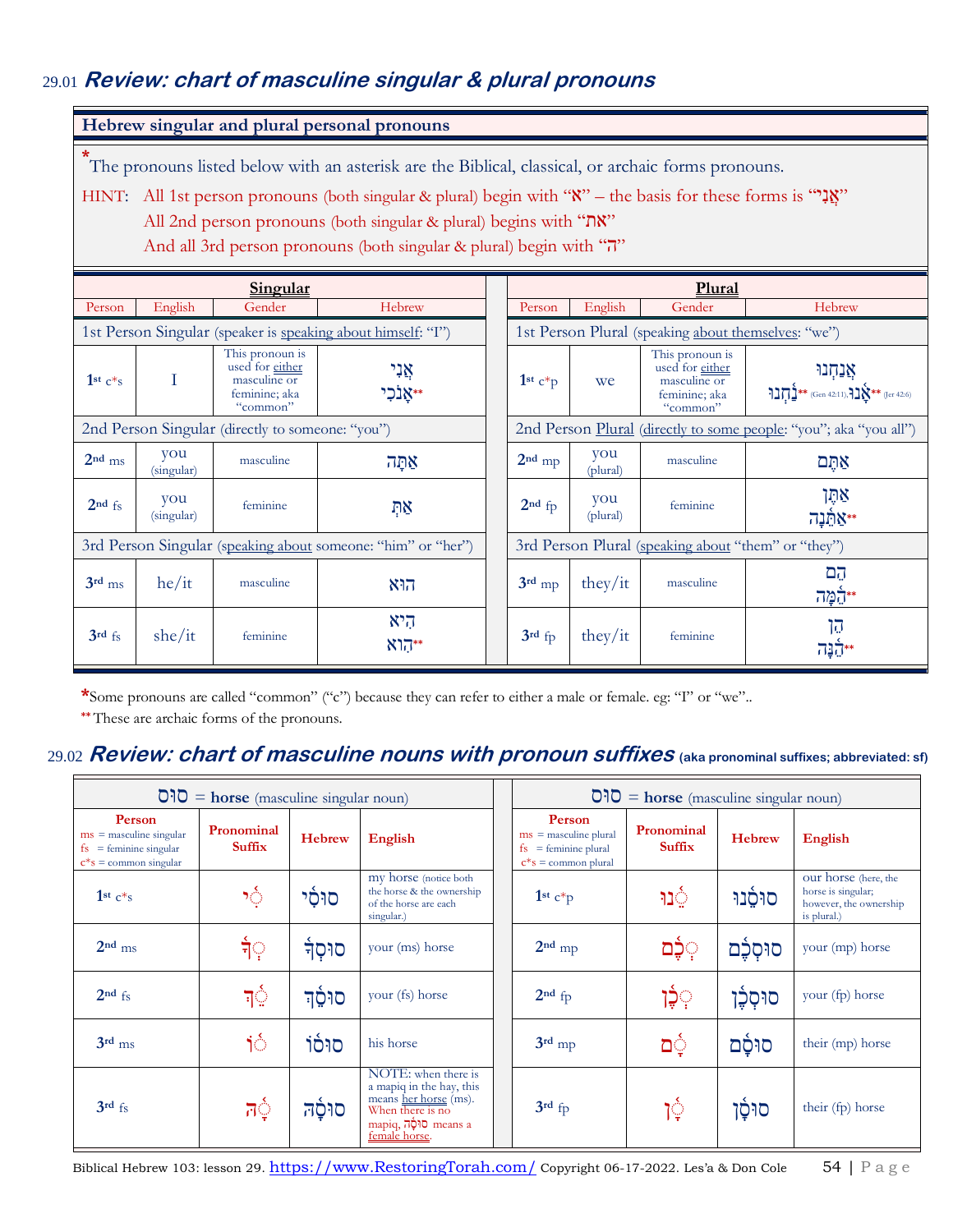

### 29.04 **Masculine singular & plural masculine nouns with pronominal suffixes**

#### A few quick tips on adding suffixes to masculine plural nouns:

- 1. Notice the similarity of the suffix endings for both singular and plural masculine nouns.
- 2. Generally plural masculine nouns with suffixes, have a yod/yud  $(\cdot)$  before the suffix.

| Masculine singular chart with pronominal suffixes                                           |                             |               |                                                                                              |  | Masculine plural chart with pronominal suffixes                                      |                             |               |                                                                           |
|---------------------------------------------------------------------------------------------|-----------------------------|---------------|----------------------------------------------------------------------------------------------|--|--------------------------------------------------------------------------------------|-----------------------------|---------------|---------------------------------------------------------------------------|
| $\overline{O}$ <sup>1</sup> $\overline{O}$ = <b>horse</b> (N-ms: noun - masculine singular) |                             |               |                                                                                              |  | סוּסִים = horses (N-mp: noun- masculine plural)                                      |                             |               |                                                                           |
|                                                                                             |                             |               |                                                                                              |  | Note the pattern: N-mp with pronominal suffixes have a yud (*)                       |                             |               |                                                                           |
| Person<br>ms= masculine singular<br>$fs =$ feminine singular<br>$c$ *s= common singular     | Pronominal<br><b>Suffix</b> | <b>Hebrew</b> | <b>English</b>                                                                               |  | Person<br>$ms =$ masculine plural<br>$fs = feminine plural$<br>$c*s = common plural$ | Pronominal<br><b>Suffix</b> | <b>Hebrew</b> | <b>English</b>                                                            |
| 1st $c*s$                                                                                   | १ूँ                         | הַרָּ         | my horse<br>(notice both the horse<br>& the ownership of<br>the horse are each<br>singular.) |  | 1st $c*s$                                                                            | १ुँ                         | סוּסַי        | my horses<br>(notice the noun is<br>plural & the<br>pronoun is singular.) |
| $2nd$ ms                                                                                    | र्न <b>़</b>                | סוּסְדָּ      | your (ms) horse                                                                              |  | $2nd$ ms                                                                             | न'े़                        | סוּסֶיך       | your (ms) horses                                                          |
| $2nd$ fs                                                                                    | न $\hat{\mathbb{Q}}$        | סוּסֶד        | your (fs) horse                                                                              |  | $2nd$ fs                                                                             | া:े                         | סוּסַֿיִך     | your (fs) horses                                                          |
| $3rd$ ms                                                                                    | १े                          | סוּסֿוֹ       | his horse                                                                                    |  | $3rd$ ms                                                                             | ়া`ু                        | סוּסַיו       | his horses                                                                |
| $3rd$ fs                                                                                    | त्रे                        | סוּסַָה       | her horse                                                                                    |  | $3rd$ fs                                                                             | ੍ਰਾ੍                        | סוּסֵיהַ      | her horses                                                                |
| $1st c*p$                                                                                   | ำฺ⊇                         | סוּסָנוּ      | our horse<br>(here, the horse is<br>singular; however, the<br>ownership is plural.)          |  | $1st c*p$                                                                            | ובן "                       | סוּסֵינוּ     | our horses<br>(here, both horses<br>and the pronoun<br>our are plural)    |
| $2nd$ mp                                                                                    | ٰٰٰٰٰٰ                      | סוּסְכֶּם     | your (mp) horse                                                                              |  | $2nd$ mp                                                                             | ּיַכָּׁם                    | סוּסֵיכֵם     | your (mp) horses                                                          |
| $2nd$ fp                                                                                    | ؚۭۘۮ <del>ۭ</del> ڗ         | סוּסְכֶּן     | your (fp) horse                                                                              |  | $2nd$ fp                                                                             | ؘٞ؞ڋڶ                       | סוּסֵיכֵן     | your (fp) horses                                                          |
| $3rd$ mp                                                                                    | ٍٍٍٍٍٍٍٍٍٍٍ                 | סוּסַ֫ם       | their (mp) horse                                                                             |  | $3rd$ mp                                                                             | ੁ^ٰ ਼ੂ                      | סוּסֵיהֵם     | their (mp) horses                                                         |
| $3rd$ fp                                                                                    | ॄे                          | סוּסָ֫ן       | their (fp) horse                                                                             |  | $3rd$ fp                                                                             | ַיהֶן                       | סוּסֵיהֵן     | their (fp) horses                                                         |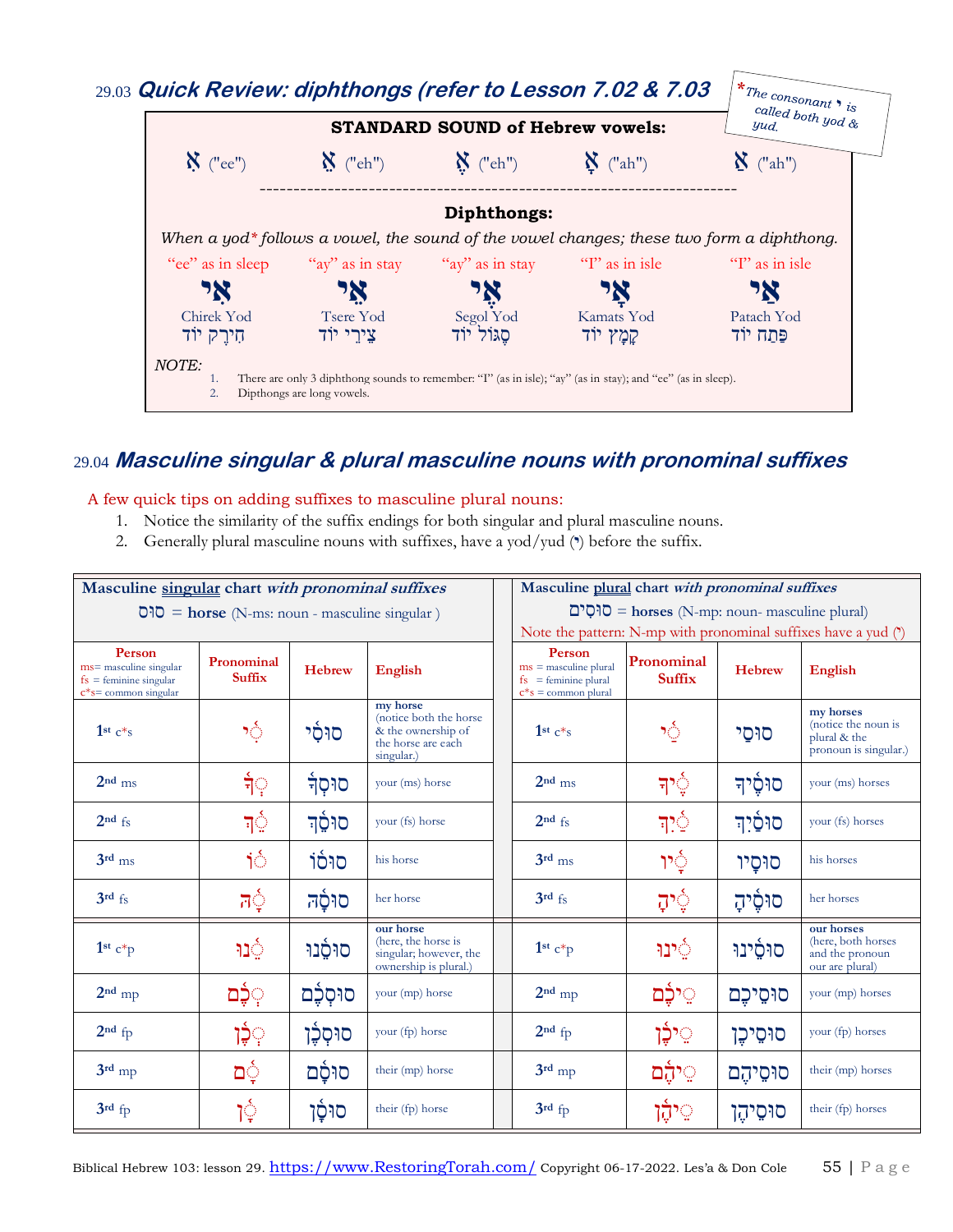#### 29.05 **Reading exercise with pronouns and pronominal suffixes**

**Lev 25:2b:** "... say to them, 'When you come into the land that I give you ..."

| <b>Hebrew</b>         | <b>English</b>   | <b>Morphology</b>           |
|-----------------------|------------------|-----------------------------|
| וְאָמַרְהָ            | and say          | Conj-w   V-Qal-ConjPerf-2ms |
| אֲלֵ <mark>הָם</mark> | to them          | Prep   3mp (sf)             |
| ְכֵי                  | when             | Conj                        |
| תַבּצוּ               | you come         | V-Qal-Imperf-2mp            |
| ל־ $\frac{1}{2}$      | int <sub>o</sub> | Prep                        |
| הָאָרֶץ               | the land         | $Art   N-fs$                |
| אֲשֱר                 | which            | Pro-relative                |
| <mark>אַנ</mark> ִי   | Τ                | $Pro-1cs$                   |
| נֹתֵן                 | give             | V-Qal-Prtcpl-ms             |
| <u>לְכֵם</u>          | you              | Prep   2mp (sf)             |

## ...וְאֲמַרְתָּ אֱלֶהֶם כִּי תַבֹּאוּ אֱל־הַאֶּרֶץ אֲשֶׁר אֲנֵי נֹתֵן לָכֵם

#### 29.07 **Quick review: the Hebrew article (the) (refer to Lesson 11.05 for more details) In Hebrew, the definite article is attached to a noun and cannot stand alone.**

Articles are generally written  $\overline{G}$  ("hay" & "patach" & a "dagesh chazak" in next consonant)

(הַ תו רָ ה) Torah the becomes) תוֹרָ ה) Torah

(הַמְּצְוָה) becomes the commandment (מִצְנָה)

The exception is when a definite article precedes a "guttural." The gutturals are:  $\Box$ ,  $\Box$ ,  $\Pi$ ,  $\Pi$ ,  $\Pi$ ,  $\Pi$ ,  $\Pi$ ,  $\Pi$ ,  $\Pi$ ,  $\Pi$ ,  $\Pi$ ,  $\Pi$ ,  $\Pi$ ,  $\Pi$ ,  $\Pi$ ,  $\Pi$ ,  $\Pi$ ,  $\Pi$ ,  $\Pi$ ,  $\Pi$ ,  $\Pi$ ,  $\Pi$ ,  $\Pi$ , When an article precedes a guttural: there are 2 changes: 1). the vowel under the "hay" changes from a "patach" to a "kamats"  $\overline{(\cdot)}$  or to a "segol"  $\overline{(\cdot)}$ . And 2). the following gutteral does not have a "dagesh". (Later, we will learn when a segol or kamats are used.)

#### 29.06 **Quick review: inseparable or dependent prepositions (refer to Lesson 15.03 & 04)**

I he basic inseparable prepositions are  $\frac{1}{2}$  (in);  $\frac{3}{2}$  (like, as);  $\frac{7}{2}$  (to); &  $\frac{7}{2}$  (from, out of).

Unlike stand-alone prepositions, inseparable prepositions cannot be separated

from the noun or the pronoun to which they are attached.

o Examples of inseparable prepositions in a phrase:

 $\underline{\mathbf{z}}$ בְּאֵרֵץ  $\overline{\mathbf{z}} \to \mathbf{z}$ רֵךְ  $\overline{\mathbf{z}} \to \mathbf{z}$ בְּ

$$
\underline{\text{to}} + \text{Israel} = \forall \psi \gamma + \gamma \Rightarrow \forall \psi \gamma
$$

$$
\underline{\text{like}} + \text{a king} = \text{Hg} + \text{g} + \text{g} \rightarrow \text{Hg}
$$

 ${\rm from\,} +$  a house = מֲרָת  $\rightarrow$   $\rightarrow$   $\rightarrow$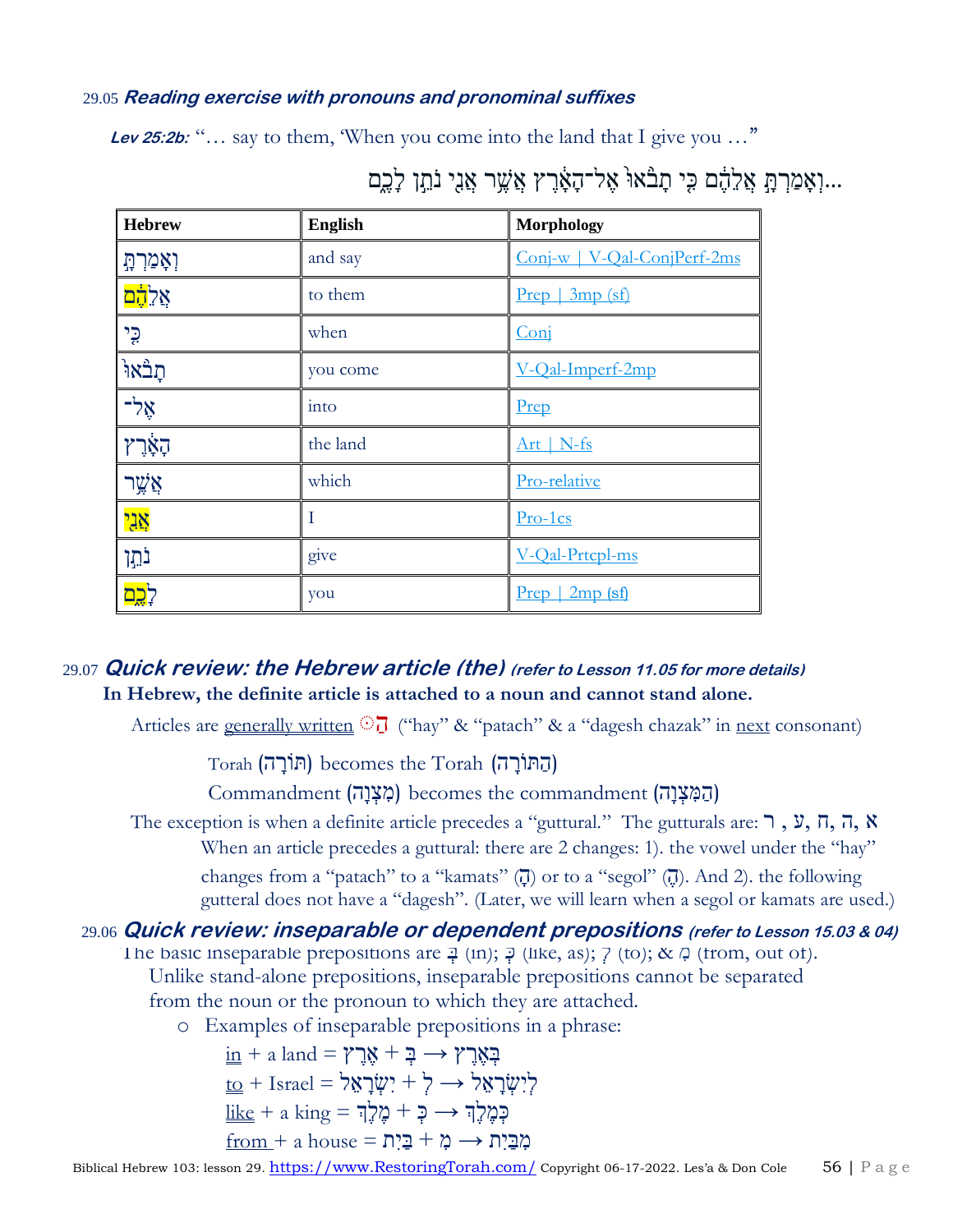| <b>Homework Worksheet</b>                                                                                                                                                                                | Write the English or Hebrew translation & abbreviation for the following words |                                      |  |  |  |
|----------------------------------------------------------------------------------------------------------------------------------------------------------------------------------------------------------|--------------------------------------------------------------------------------|--------------------------------------|--|--|--|
| Refer to 29.01, 29.02, 29.04 – try to do these on your own $\odot$<br>Review inseparable prepositions: $\frac{1}{7}$ (in); $\frac{1}{7}$ (like, as); $\frac{1}{7}$ (to); & $\frac{1}{7}$ (from, out of). |                                                                                |                                      |  |  |  |
| <b>Write Hebrew</b><br>Translation                                                                                                                                                                       | <b>Write English Translation</b>                                               | <b>Write Hebrew</b><br>Abbreviations |  |  |  |
| 1. סוּס                                                                                                                                                                                                  | horse (male horse)                                                             | $N$ -ms                              |  |  |  |
| פ <b>ְסוּס</b> 2.                                                                                                                                                                                        | like a horse                                                                   | prep; N-ms                           |  |  |  |
| 3. סו <sup>ּם</sup>                                                                                                                                                                                      |                                                                                |                                      |  |  |  |
| 4. סוּס                                                                                                                                                                                                  | like the horse                                                                 |                                      |  |  |  |
| $5.$ אֲנָי                                                                                                                                                                                               | T                                                                              | $pro-1cs$                            |  |  |  |
| $6.$ סוּסָי                                                                                                                                                                                              | my horse                                                                       | $N$ -ms; 1cs (sf)                    |  |  |  |
| 7.                                                                                                                                                                                                       | your (2ms) horse                                                               |                                      |  |  |  |
| 8. סוּמֶךָ                                                                                                                                                                                               |                                                                                | $N$ -ms; 2fs (sf)                    |  |  |  |
| 9. JOIO                                                                                                                                                                                                  | his horse                                                                      |                                      |  |  |  |
| סוּסָה.10                                                                                                                                                                                                | her horse (masculine horse)                                                    | $N$ -ms; 3fs (sf)                    |  |  |  |
| $11.7P$ אַ                                                                                                                                                                                               | you (you masculine)                                                            | pro-ms                               |  |  |  |
| אָנכִי <sub>.12</sub>                                                                                                                                                                                    |                                                                                | $pro - 1cs$                          |  |  |  |
| 13. <mark>ମ&amp;</mark>                                                                                                                                                                                  | you (you feminine)                                                             | $pro-1fs$                            |  |  |  |
| אֲ <b>נַהְנוּ</b> .14                                                                                                                                                                                    | we                                                                             |                                      |  |  |  |
| סוּסָנוּ.15                                                                                                                                                                                              | our horse                                                                      |                                      |  |  |  |
| סוּסְכֶ <u>ם.16</u>                                                                                                                                                                                      | your (2mp) horse                                                               | $N$ -ms; $2mp(sf)$                   |  |  |  |
| 17.                                                                                                                                                                                                      | your (2fp) horse                                                               |                                      |  |  |  |
| סוּסָם.18                                                                                                                                                                                                | their (3mp) horse                                                              | N-ms; 3mp (sf)                       |  |  |  |
| 19.                                                                                                                                                                                                      | their (3fp) horse                                                              | N-ms; 3fp (sf)                       |  |  |  |
| $20.\overline{a}$                                                                                                                                                                                        | they                                                                           | pro-3mp                              |  |  |  |
| $21.$ $N$ ה                                                                                                                                                                                              |                                                                                | pro-fs                               |  |  |  |
| $22.\overline{\mathsf{D}}$ יָ                                                                                                                                                                            | sea                                                                            | $N$ -ms                              |  |  |  |
| 23. <b>ב</b> ְלַ                                                                                                                                                                                         |                                                                                |                                      |  |  |  |
| 24.                                                                                                                                                                                                      | he                                                                             |                                      |  |  |  |
| 25.                                                                                                                                                                                                      | you (similar to "you all")                                                     |                                      |  |  |  |
| $26.$ סוּסי                                                                                                                                                                                              | my horses                                                                      | N-mp; 1cs (sf)                       |  |  |  |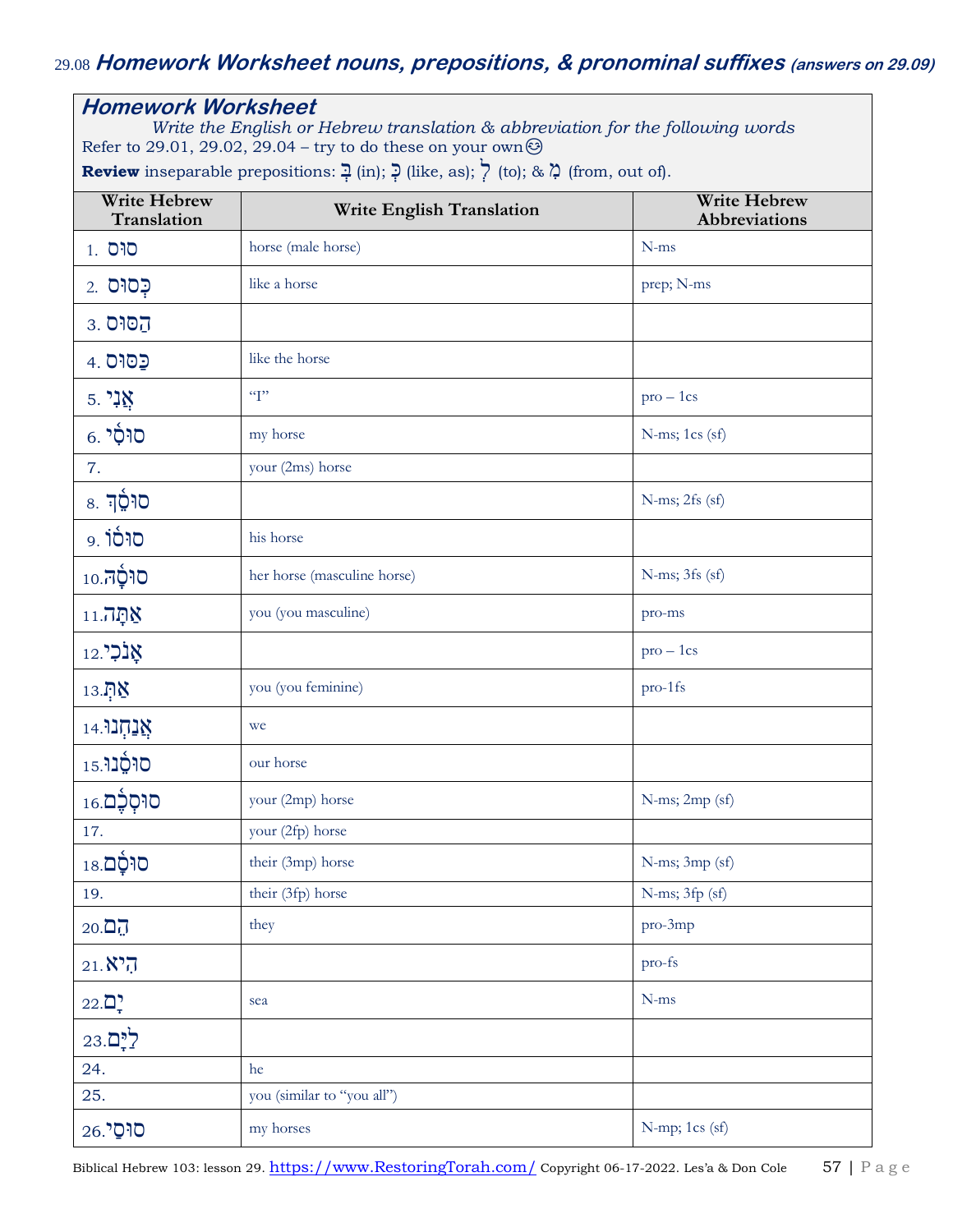| $27.7$ סוּפֶר         | your (2ms) horses                                                             | $N$ -mp; $2ms$ (sf) |
|-----------------------|-------------------------------------------------------------------------------|---------------------|
| 28.קֿ?                |                                                                               | $N$ -mp; $2fs$ (sf) |
| 29. <b>סוּסָיו</b>    | his (3ms) horses                                                              | $N$ -mp; $3ms$ (sf) |
| <b>ַסוּפֶריהָ</b>     | her $(3 \text{ ms})$ horses                                                   | $N$ -mp; $3fs$ (sf) |
| מֶלֶךְ. <sub>31</sub> | king                                                                          | $N$ -ms             |
| 32.                   | the king                                                                      |                     |
| לִמֶּלֶךְ.33          | to the king                                                                   | prep+art; N-ms      |
| 34. <b>13°E</b>       | our horses<br>(explanation: horses (is plural) & the pronoun (is also plural) | N-mp; 1cp (sf)      |
| 35.                   | your (mp) horses                                                              |                     |
| סוּסֵיכֶן.36          | your (fp) horses                                                              | $N$ -mp; $2fp$ (sf) |
| סוּסֵיהֵם.37          | their (mp) horses                                                             | N-mp; 3mp (sf)      |
| 38.                   | their (fp) horses                                                             |                     |

## 29.09 Answers to Homework Worksheet in 29.08

| 1. סוּס                  | a horse                   | $N-ms$              |
|--------------------------|---------------------------|---------------------|
| כְםוּם 2.                | like a horse              | prep; N-ms          |
| <b>3. סוּס</b>           | the horse                 | art; N-ms           |
| 4. סוּס                  | like the horse            | $prep + art; N-ms$  |
| $5.$ אֲנָי               | $\bf{I}$                  | pro-1cs             |
| $6.$ סוּסָי              | my horse                  | N-ms; 1cs (sf)      |
| $7. \frac{2}{7}$ סוּסְךָ | your (2ms) horse          | $N$ -ms; $2ms$ (sf) |
| סוּםֶ <del>ן.</del> 8.   | your (2fs) horse          | $N$ -ms; 2fs (sf)   |
| 9. JOIO                  | his horse                 | N-ms; 3ms (sf)      |
| $_{10.70}$ סוּסָה        | her horse                 | N-ms; 3fs (sf)      |
| 11.798                   | you                       | pro-ms              |
| אָנֹכִי <sub>.12</sub>   | "I" archaic form of אֲנָי | $pro - 1cs$         |
| 13.PS                    | you                       | pro-1fs             |
| אֲנַחְנוּ <sub>.14</sub> | we                        | pro-1cp             |
| סוּסָנוּ.15              | our horse                 | N-ms; 1cp (sf)      |
| סוּסְכֶּם.16             | your (2mp) horse          | $N$ -ms; $2mp(sf)$  |